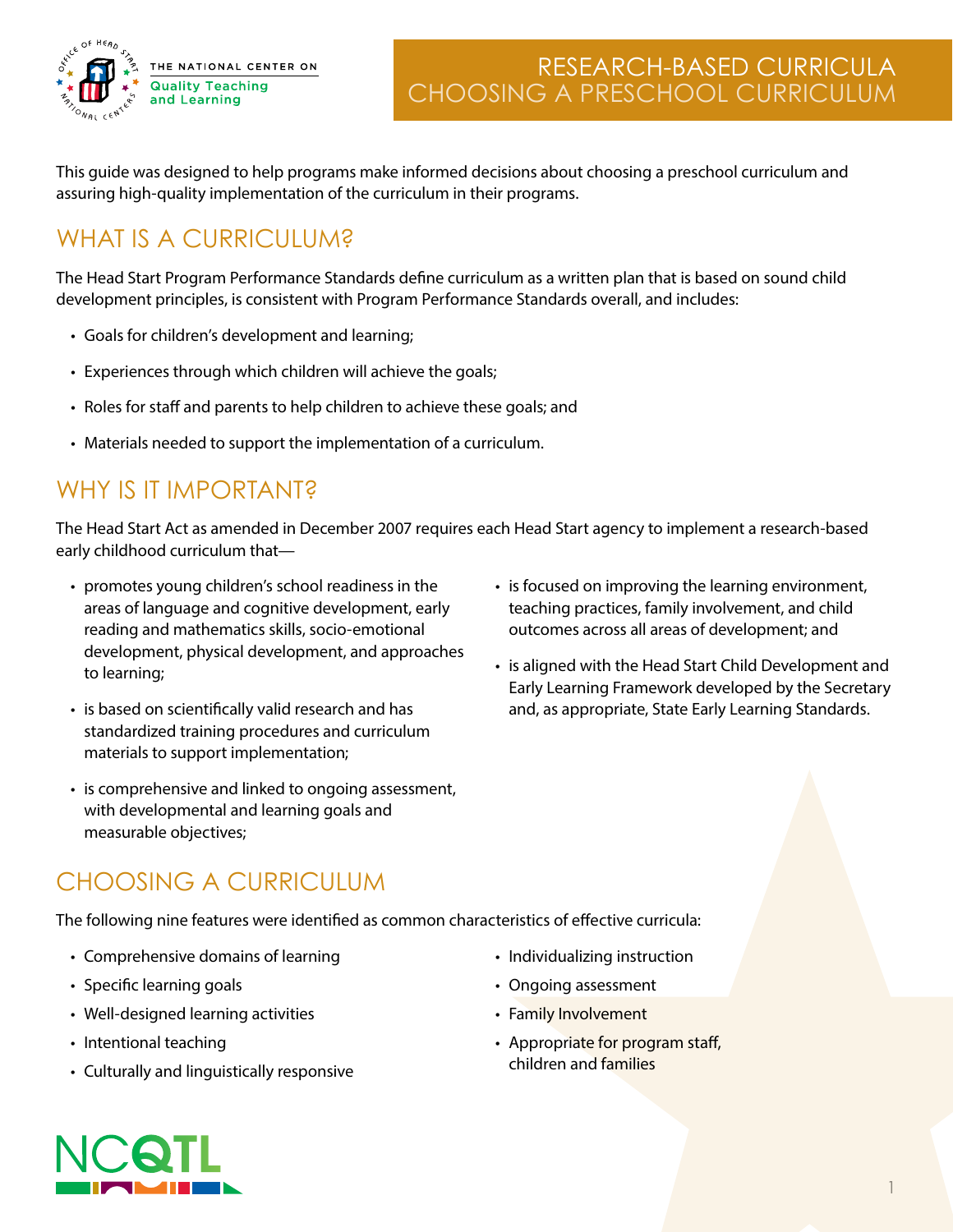## **Comprehensive domains of learning**

## **What to look for**

- How comprehensive is the curriculum? Does the curriculum address all areas of children's learning?
- How does it align with the Head Start Child Development and Learning Framework?

## **Why is it important?**

The most effective programs provided interventions that focused on the whole child including socio-emotional development (Barnett, 2008; Galinsky, 2006)

## **Specific learning goals**

## **What to look for**

• Does the curriculum identify specific goals and learning objectives that clearly define what to teach?

## **Why is it important?**

The most effective programs had a clear focus on what they wanted to teach (Chambers et al., 2010; Galinsky, 2006). Clearly defined objectives help teachers and families know exactly what a program or a curriculum is trying to accomplish, and what skills are being measured. Clear goals and objectives help establish a clear alignment between goals of a program and strategies.

## **Well-designed learning activities**

### **What to look for**

- Does the curriculum include well-designed learning activities?
- Are the activities linked to specific learning goals and objectives?
- Does the curriculum include clear guidelines for planning environments?
- Does the curriculum include clear guidelines for selecting materials?
- Does the curriculum include clear guidelines for implementing activities?
- Are the activities engaging for children?
- Do the activities provide opportunities for children to engage in hands-on active learning experiences?

## **Why is it important?**

Effective programs and curricula included well-designed engaging learning experiences that support specific goals and objectives (Chambers et al., 2010). Children learned best with highly interactive experiential learning activities (Chambers et al., 2010; Galinsky, 2006).

## **Intentional teaching**

### **What to look for**

• Does the curriculum provide guidance to teachers in intentionally planning for teaching interactions that are responsive to children and build on what children are interested in and ready to learn?

### **Why is it important?**

The most effective programs and curricula intentionally used responsive teaching — where teachers purposely use a combination of a mixture of child focused and direct teaching strategies to make learning more appropriate to children's needs (Galinsky, 2006). Higher quality emotional and instructional teacher-child interactions have been linked to preschool children's academic and language skills (Mashburn et al., 2008).

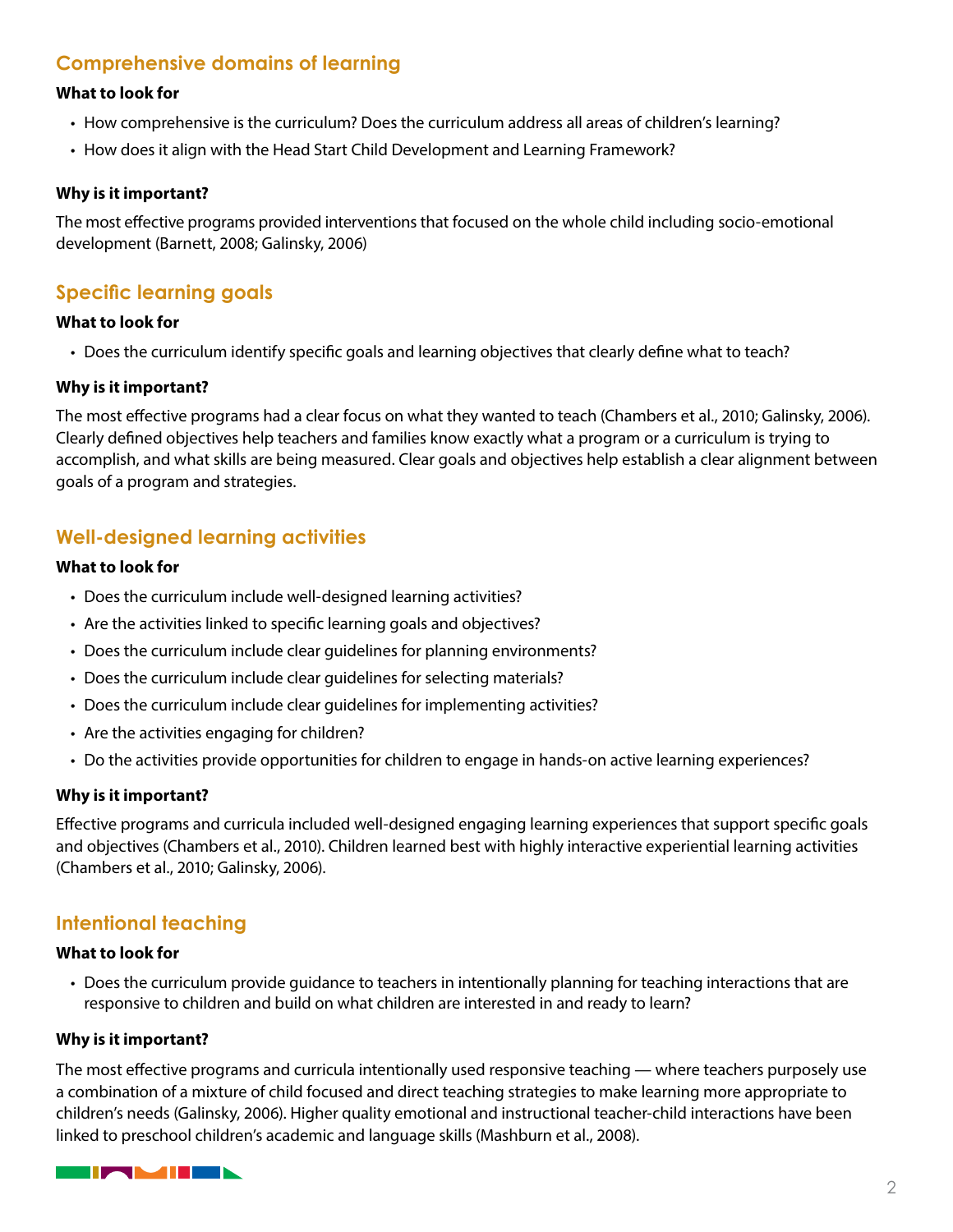## **Culturally and linguistically responsive**

## **What to look for**

- Does the curriculum provide guidance to teachers in creating a classroom environment that reflects the cultural and linguistic backgrounds of the children?
- Does the curriculum provide guidance to teachers in supporting language development in children who are learning English in addition to other languages?

## **Why is it important?**

The most effective programs and curricula were designed to be responsive to the needs of specific children, families and communities (Galinski, 2006). Programs that integrate children's home language and home culture result in better overall outcomes for children. Children in preschool programs in which staff spoke children's home language showed better development of social skills (Chang et al., 2007). Programs that support the development of English and of children's home language help low income children who are dual language learners increase proficiency in both languages (Winsler, Diaz, Espinosa, & Rodriguez, 1999).

## **Individualizing instruction**

### **What to look for**

- Does the curriculum provide guidance to teachers for individualizing instruction by:
	- Arranging environments
	- Adapting materials
	- Using a variety of child and adult directed teaching strategies

## **Why is it important?**

The most effective programs and curricula addressed individual differences (Ramey & Ramey, 1992).

## **Ongoing assessment**

### **What to look for**

• Does the curriculum provide an assessment system that is directly linked to the curriculum learning goals?

### **Why is it important?**

The most effective programs and curricula included an ongoing assessment component (Barnett, 2008).

## **Family Involvement**

### **What to look for**

• Does the curriculum provide guidance for communicating with families and involving them in their child's education?

### **Why is it important?**

The most effective programs and curricula included strong family education and/or support component (Galinsky, 2006).

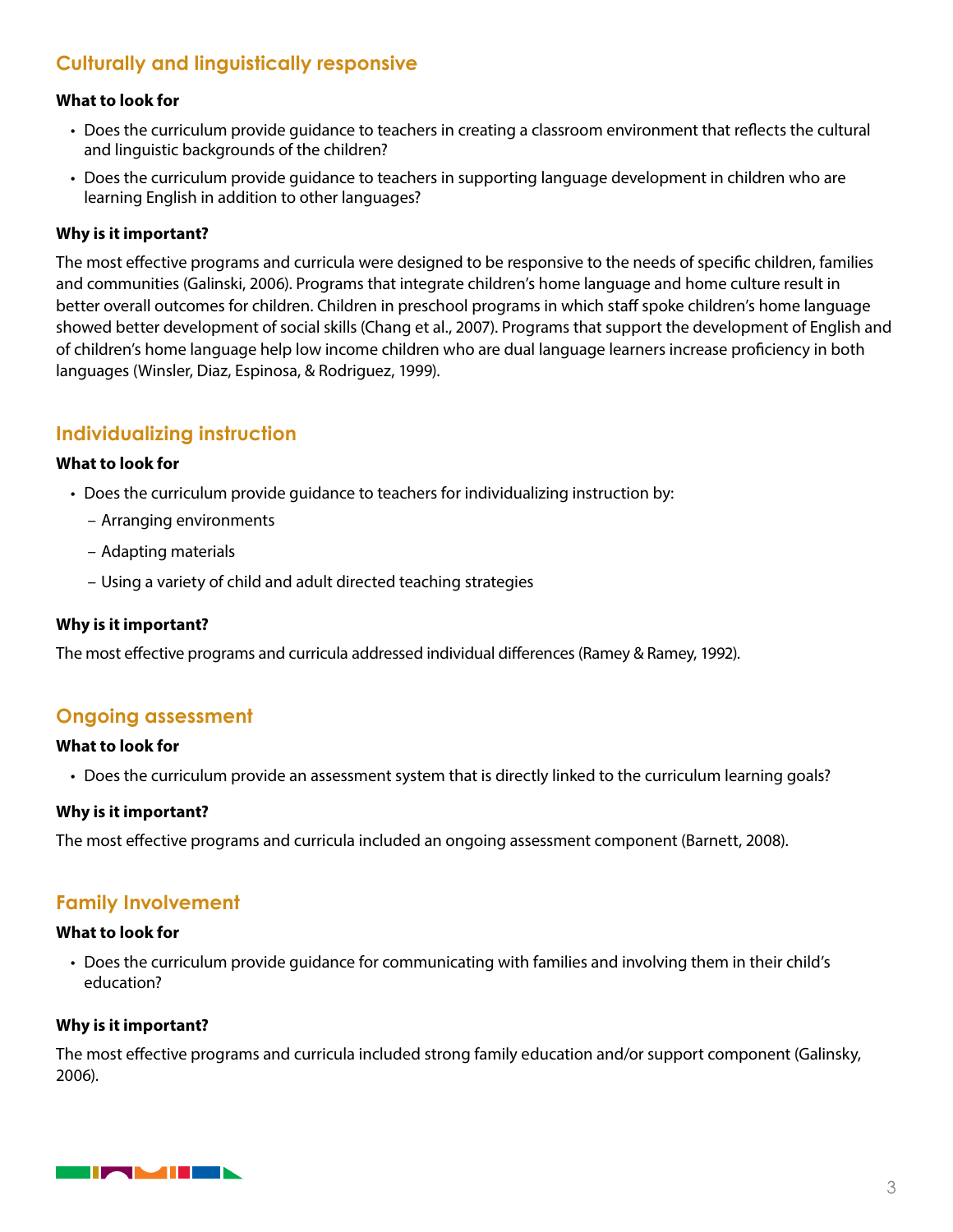## **Appropriate for Program Staff, Children and Families**

## **What to look for**

- Has the curriculum been implemented with children of similar ages, needs, linguistic backgrounds and cultures?
- Have any studies been published on the effectiveness of the curriculum?
- Has the curriculum been used successfully by similar programs?
- How consistent are the curriculum's overall philosophy and practices with those of your program?
- What does it take to successfully implement the curriculum?
	- Levels of teacher qualification
	- Costs for materials and training
- What kinds of professional development support and resources are available?

## **Why is it important?**

The most effective programs and curricula were informed by the best available research on children's development and learning and designed to be responsive to the needs of children and families and the specific communities in which they were located (Galinsky, 2006).

Teachers are more likely to implement the curriculum if it is compatible with their philosophy and if they are receptive to ongoing coaching (Lieber et al., 2009). Children tend to make stronger educational gains in programs where teachers are provided with ongoing professional development and support (Barnett, 2008; Chambers et al., 2010; Galinsky, 2006).

# IMPLEMENTING THE CURRICULUM

Three main features were identified as critical to successful implementation of a curriculum:

- Fidelity of implementation
- Professional development support
- Ongoing assessment of child learning

## **Implementation Fidelity: How Well is the Curriculum Being Implemented?** Getting Started

## **What to look for**

- Are staff familiar with the curriculum's scope and sequence?
- Are staff familiar with the lesson plan goals and activities?
- Are all recommended materials available?

### **Why is it important?**

• The most effective programs had well trained staff who were knowledgeable about the goals of the curriculum (Barnett, 2008; Galinsky, 2006).

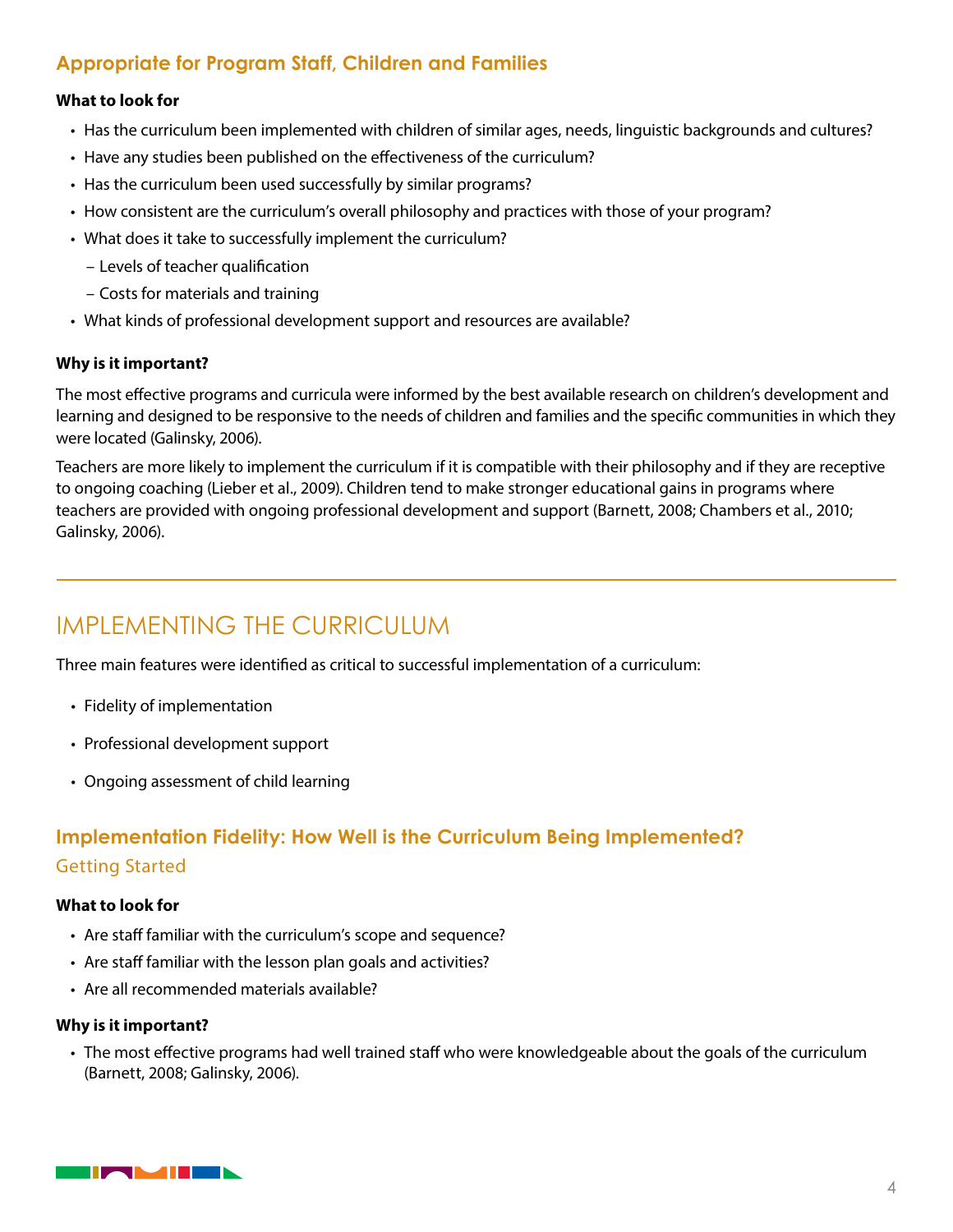## Doing It Right

## **What to look for**

- Do staff implement the curriculum lessons with regularity?
- Do staff focus on the specific goals identified in the lesson plans?
- Do staff follow all the steps or activities suggested in the lesson plans?
- Do staff use all the recommended materials?
- Do staff use the recommended teaching strategies?

## **Why is it important?**

It is important to implement the curriculum the way it was intended to be implemented by the developers. Implementing a program or intervention exactly as described is referred to as implementation fidelity. Children tend to make more gains when teachers faithfully implement the teaching strategies or curriculum (Hamre et al., 2010; Wasik, Bond, & Hindman, 2006).

## **Professional Development Support**

### **What to look for**

- Does the program have the resources for providing teachers with individualized consultation and coaching?
- Does the program have procedures for providing teachers with feedback on a regular basis?

## **Why is it important?**

Individualized consultation and regular feedback were most effective in improving preschool teachers' use of instructional strategies (Pianta et al., 2008).

## **Ongoing Assessment: How Well is the Curriculum Working for the Children?**

### **What to look for**

- Does the program have an assessment system for documenting children's learning over time?
- Does the program have procedures for reviewing children's learning on a regular basis?
- Do staff document children's behaviors during activities?
- Do staff make appropriate adaptations and modifications for children with special needs?
- Do staff use appropriate strategies to support language development for children who are dual language learners?

### **Why is it important?**

The most effective programs included an ongoing assessment component for teachers to assess whether or not children were learning and to make adjustments if expectations were not being met (Barnett, 2008; Galinsky, 2006).